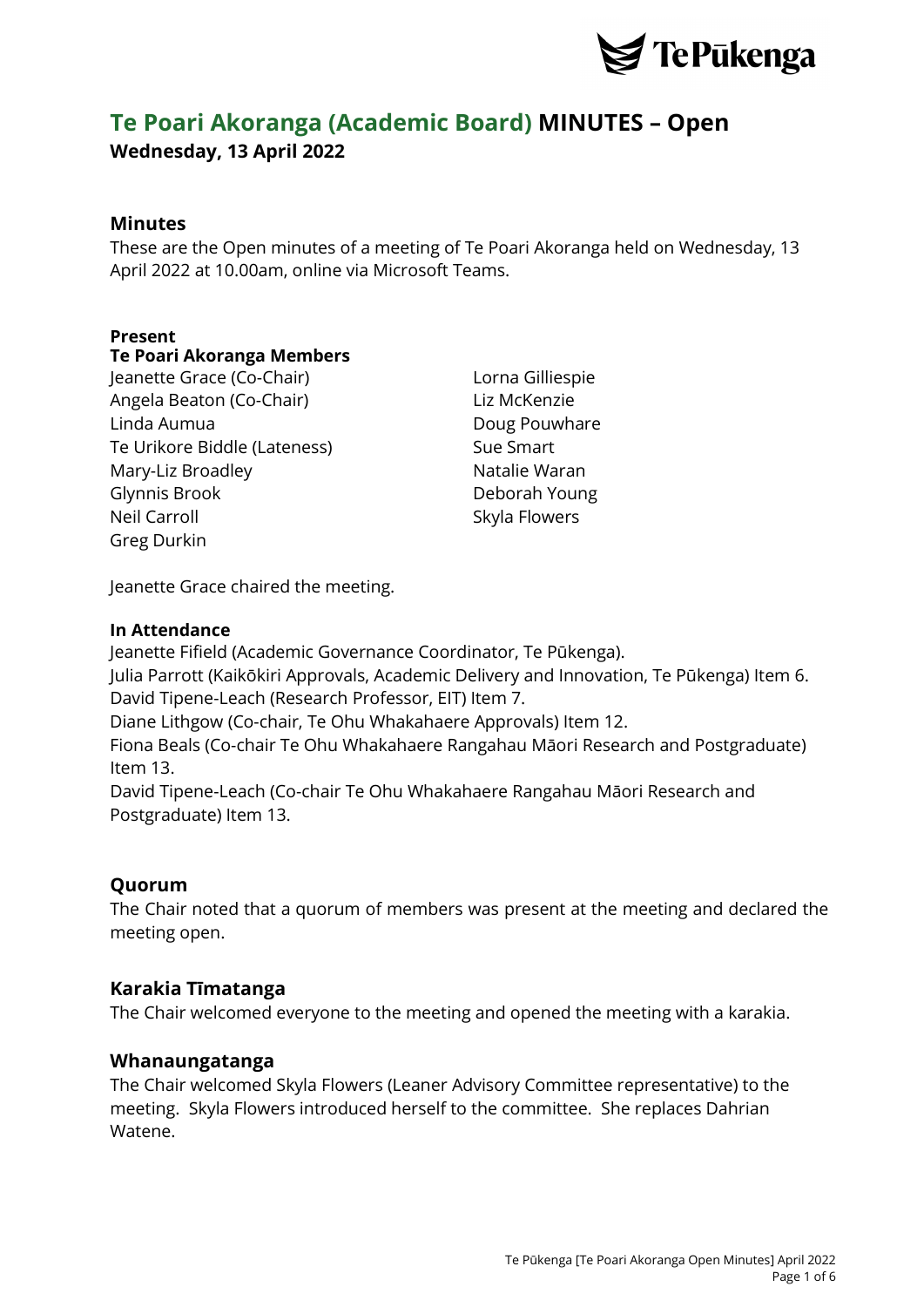

# **Open Minutes**

## **1. Open Minutes of the Previous Meeting**

#### **1.1 Scheduled Meeting**

Scheduled Meeting – 9 March 2022. Minor corrections noted.

#### **Resolution:**

Te Poari Akoranga approved the minutes of the open meeting of Te Poari Akoranga held on 9 March 2022, as a true and accurate record of the meeting.

**Moved:** Sue Smart **Seconded:** Deborah Young **CARRIED**

## **2. Te Pūkenga March 2022 Council Meeting**

The members received a verbal update.

## **3. Projects - Academic Delivery and Innovation**

The members received a verbal update and overview of projects occurring in Academic Delivery and Innovation.

- unification of programmes
- development of the Quality and Academic Regulatory Framework
- development of approvals systems and processes
- draft Research Ethics Framework
- implementation of plans and interim solutions to support 'Early Movers'.

#### **4. Collaboration between Te Pūkenga and Work Development Councils (WDCs)**

The members received the report from the Kaikōkiri Director Strategic Partnerships, which provided an update of a meeting held with General Managers of WDCs which included:

- collaboration between Academic Delivery and Innovation, Te Pūkenga, WDCs and NZQA
- roles and responsibilities including programme endorsement, approval process
- programme unification
- sharing of processes
- communication strategy.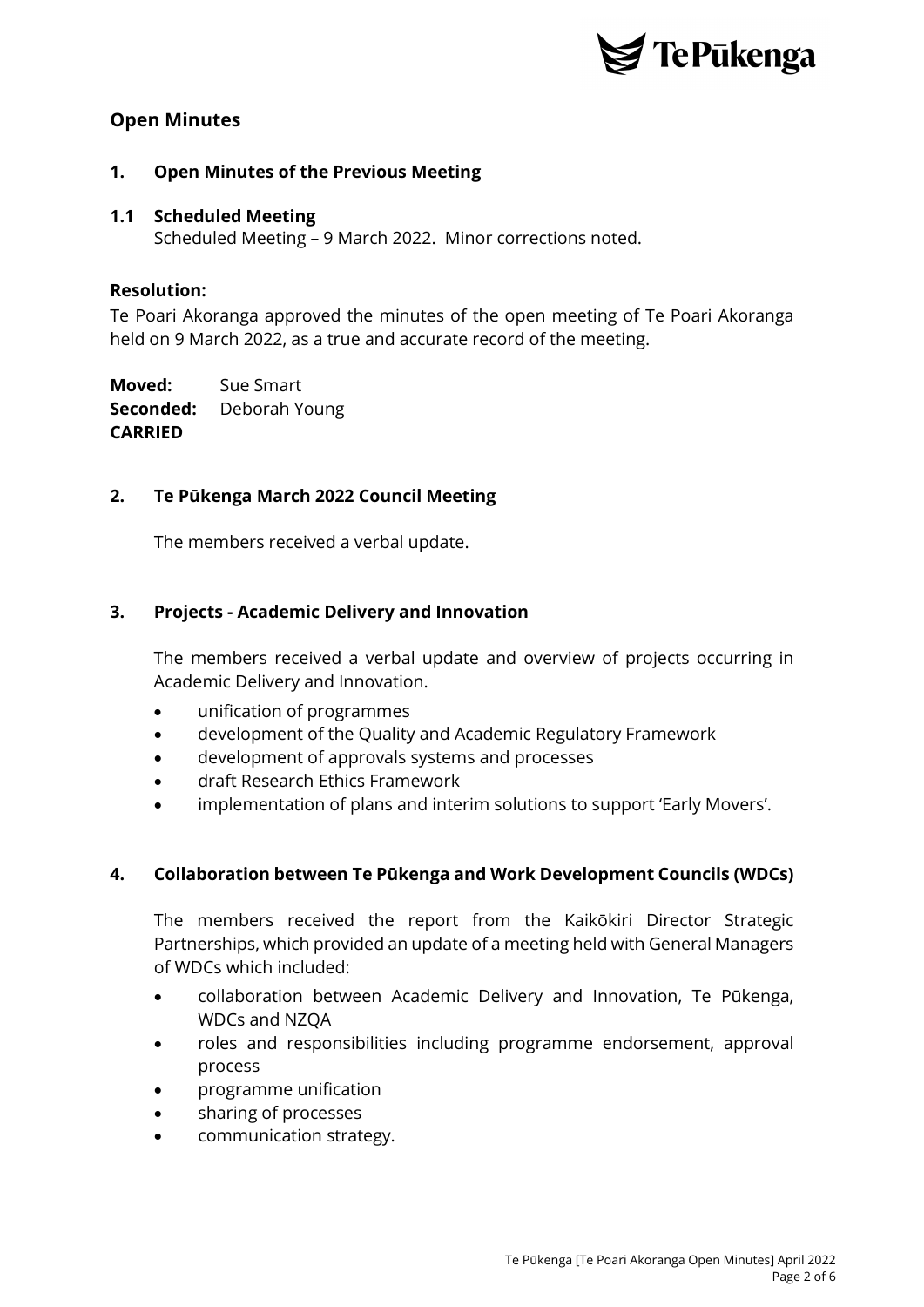

## **5. Quality and Academic update Te Kawa Maiorooro**

The members received the report from the Kaikōkiri Quality, which provided a summary update of mahi undertaken by seven working groups supporting the development of the framework.

- 1. Enrolment
- 2. Recognition of Knowledge and Skills (RPL/CRT)
- 3. Assessment
- 4. Learning and Teaching
- 5. Concerns, Complaints and Appeals
- 6. Learner Integrity
- 7. Graduation

## **6. Approvals systems and processes update**

The Chair welcomed the Kaikōkiri Director Approvals to the meeting. The members received a presentation and verbal update on:

- NZQA matters in relation to application of approvals and accreditation for unifying programmes, new Te Pūkenga programme approval and accreditation, delivery sites, review of requirements level 7 and above programmes by end of April. Conversations still need to be held in relation to an approval process through Te Hono o Te Kahurangi. Te Pūkenga are requested to guide direction and clarity of questions that will inform these conversations
- the members requested an update on Mātauranga Māori NZQCF conversations being held by NZQA – to be followed up (with invitation to Eve McMahon and colleagues at NZQA)
- programme unification the members received a list of programmes for delivery in 2023 noting the scope of work that will need to be completed within these timeframes for 2023 delivery, and that these may not fully align with usual operational preparation deadlines within individual subsidiaries
- Mātauranga Māori development of a self-reflection tool of a programme's maturity of the Inclusion of Mātauranga Māori. The tool will be incorporated in the approvals process, once finalised.

The Chair thanked J Parrott for her attendance.

## **Actions**

- 1. J Fifield to invite Eve McMahon and colleagues from NZQA to attend Te Poari Akoranga to discuss the NZQCF consultation (including Mātauranga Māori aspects).
- 2. J Fifield to invite Layelin Stewart and Ben Ngaia to attend Te Poari Akoranga to discuss the development of a self-reflection tool of a programme's maturity regarding the inclusion of Mātauranga Māori.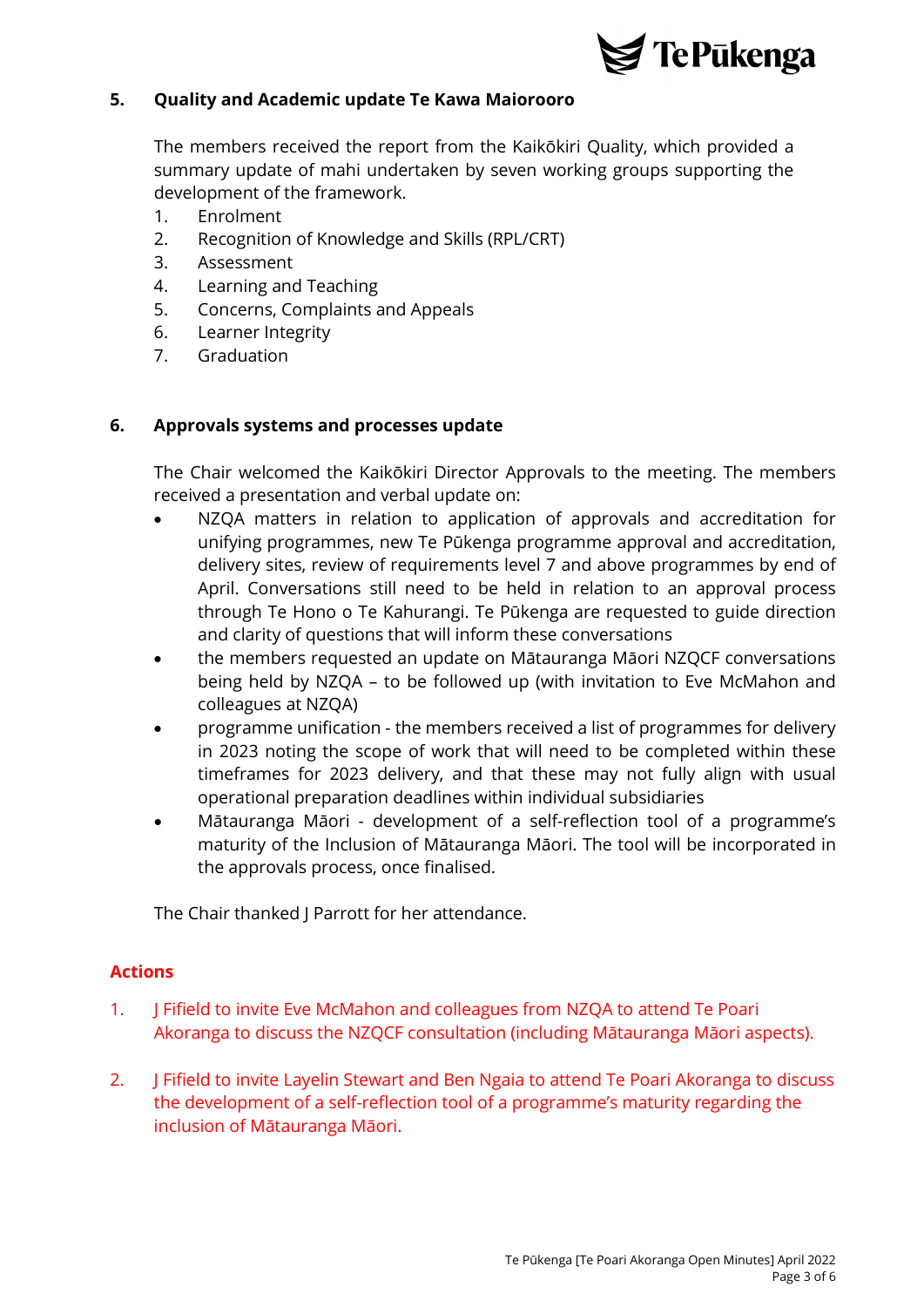

## **7. Research Ethics Framework**

The Chair welcomed Dr David Tipene-Leach, EIT. The members received a presentation and verbal update of the draft Te Pūkenga Research Ethics framework from N Waran and D Tipene-Leach, EIT.

The framework follows a three stage process and is moving through Stage 1 and onto Stage 2.

**Stage 1**: Development of ethics framework to guide research and research processes (as well as an Animal Ethics framework)

**Stage 2**: Test and modify the proposed working framework

**Stage 3**: Develop the operational processes required for use of the framework Implementation 1 January 2023

The members received a verbal update of Te Pūkenga Ethics framework.

## **8. Animal Ethics Code**

The members received an introduction and presentation of the draft Animal Ethics Code. Developments are progressing as planned against agreed milestones. The members thanked the project team for the collaborative development undertaken and the connections made with workstreams across the network.

The Chair thanked D Tipene-Leach for his attendance.

# **9. Te Ohu Whakahaere Quality, Te Ohu Whakahaere Approvals, Te Ohu Whakahaere Rangahau Māori, Research and Postgraduate**

The members received the approved membership lists of ngā ohu whakahaere.

## **10. Te Poari Akoranga | Ngā Ohu Whakahaere**

The members discussed guidance and support to ngā ohu whakahaere as operational processes are embedded.

Discussion included:

- operational processes
- reporting to Te Poari Akoranga (minutes and verbal updates)
- receiving recommendations from ngā ohu whakahaere
- communication to inform work undertaken by ngā ohu whakahaere
- socialisation of communications and items of interest to the wider network
- consultation and connections between ngā ohu whakahaere and wider network

#### **Action:**

The Academic Governance Co-ordinator will provide to the Co-chairs outcomes of conversations and decisions, to report back to ohu, as applicable.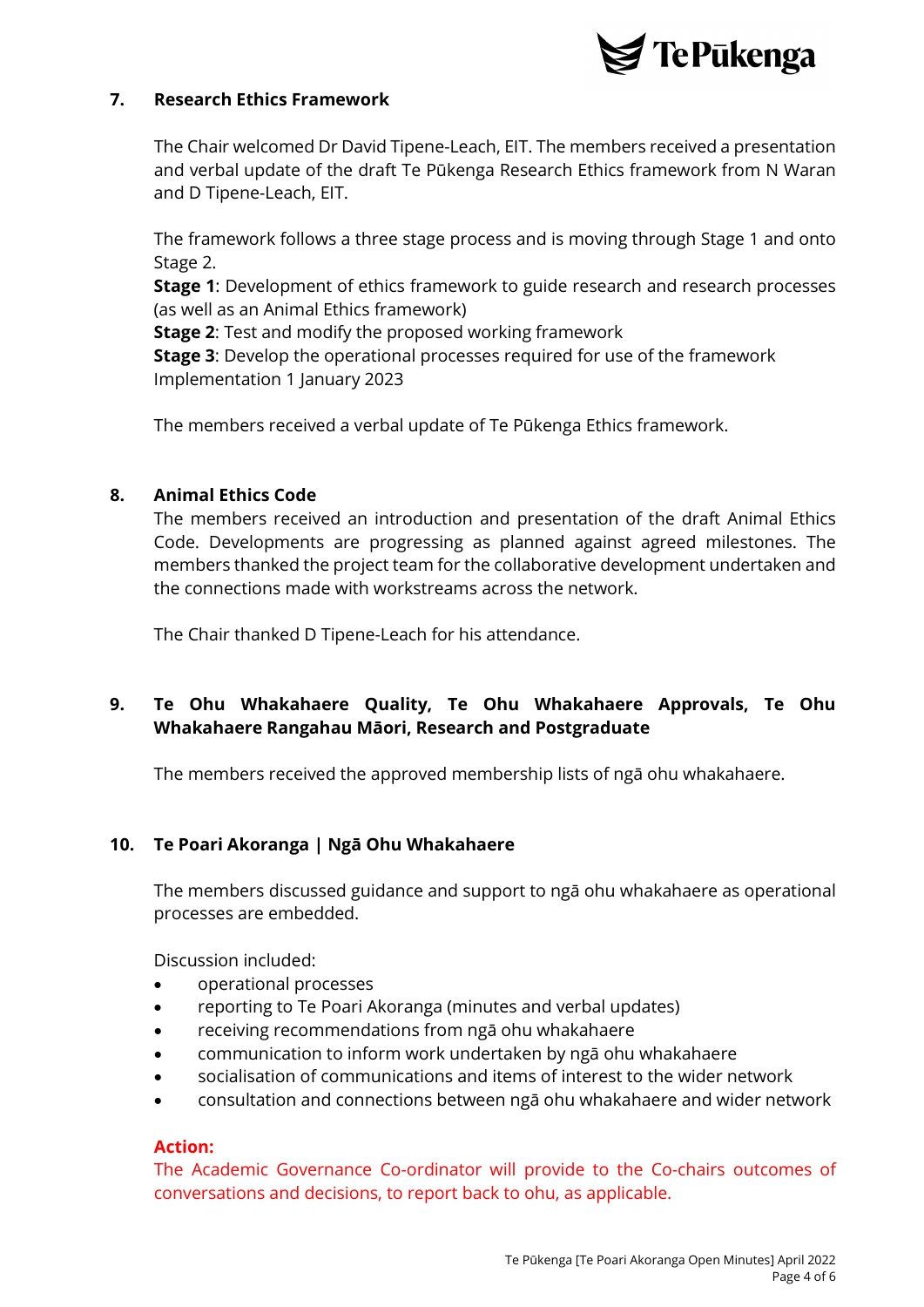

## **11. Te Ohu Whakahaere Quality**

The Chair welcomed Te Ohu Whakahaere Co-chair who provided a verbal update to the members of ohu activity including:

- inaugural meeting held on 6 April 2022
- resignation received from member J Smith, Northtec
- Te Poari Akoranga will appoint Co-chair to meet the Terms of Reference
- Te ohu questioned the use of the word 'academic' as appropriate in the current Terms of Reference, as they were unsure if this Ohu had oversight of all of Te Pukenga for quality functions.

## **Action**

A Beaton and D Young to have a further conversation on the use of the word 'academic' as appropriate in the current ToR.

## **12. Te Ohu Whakahaere Approvals**

The Chair welcomed Te Ohu Whakahaere Approvals Co-chairs who introduced themselves to the members and provided a verbal update of ohu activity including:

- discussions held between te ohu Co-chairs regarding their responsibilities
- inaugural meeting held on 12 April 2022 which included discussions on:
	- Programme development
	- Programme unification
	- Compliance checks (NZQA, TEC, Regulatory Bodies)
	- Meeting schedule dates 2022.

The Chair thanked Co-Chair D Lithgow for her attendance.

## **13. Te Ohu Whakahaere Rangahau Māori, Research and Postgraduate**

The Chair welcome Te Ohu Whakahaere Rangahau Māori, Research and Postgraduate Co-chairs who introduced themselves to members and provided a summary overview of their experience in the sector. A preparatory meeting with Co-chairs of Te Ohu and Co-chairs of Te Poari Akoranga has been held. A date for their inaugural meeting is yet to be scheduled.

The Chair thanked Co-chairs, D TIpene-Leach and F Beals for their attendance.